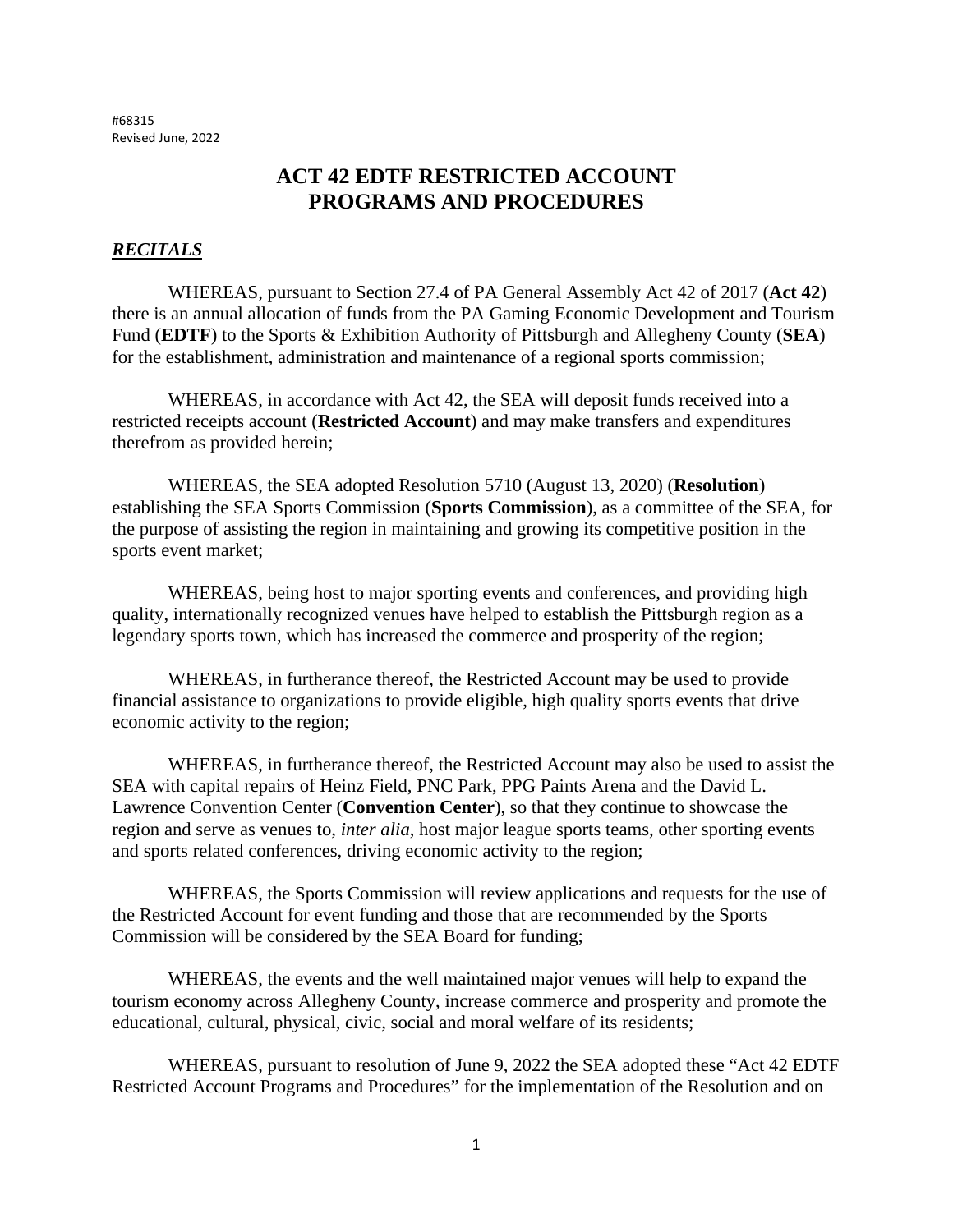June 9, 2022 the Sports Commission by resolution accepted and adopted these "Act 42 EDTF Restricted Account Programs and Procedures".

## *DEFINED TERMS*

Defined terms used herein include, but are not limited to, the following:

**Eligible Sports Event** shall mean (a) a Major Sporting Event at Heinz Field, PNC Park, PPG Paints Arena, the Convention Center or other location in Allegheny County, or (b) a sports related conference at the Convention Center. The term "Eligible Sports Event" does not include awards dinners, banquets, walks or fundraising events.

**Major Sporting Event** shall mean a professional or amateur sports, athletic or esports event, that is regulated and sanctioned by a regional, national or international organization or association, and that provides significant economic impact for Allegheny County.

**SportsPITTSBURGH** shall mean VisitPITTSBURGH, acting through its sports development department.

**VisitPITTSBURGH** shall mean the Greater Pittsburgh Convention and Visitors Bureau, Inc., d/b/a VisitPITTSBURGH, being the entity that, pursuant to the PA Tourist Promotion Law (73 P.S. 401 et seq.) is recognized by the PA Department of Community and Economic Development as Allegheny County's tourist promotion agency.

### *RESTRICTED ACCOUNT ALLOCATION*

Each annual EDTF allocation shall be applied as follows:

Sports Event Funding (SEF) Program – 70%

70% of each EDTF allocation shall be held in a subaccount of the Restricted Account (the **Sports Event Subaccount**). As described further below, the Sports Event Subaccount may be used to provide financial assistance for Eligible Sports Events. This 70% of the annual EDTF will accumulate and be held in the Sports Event Subaccount until so expended.

Capital Repair Funding Program – 25%

25% of each EDTF allocation shall be held in a subaccount of the Restricted Account (the **Facility Subaccount**). As described below, the Facility Subaccount may be used to pay capital repair and improvement costs that are the responsibility of SEA at Heinz Field, PNC Park, PPG Paints Arena or the Convention Center. This 25% of the annual EDTF will accumulate and be held in the Facility Subaccount until so expended.

Administrative Costs – 5%

5% of each EDTF allocation shall be held in a subaccount of the Restricted Account (the **Expense Subaccount**) and may be used for the payment of SEA costs associated with the Sports Commission, as approved by the Sports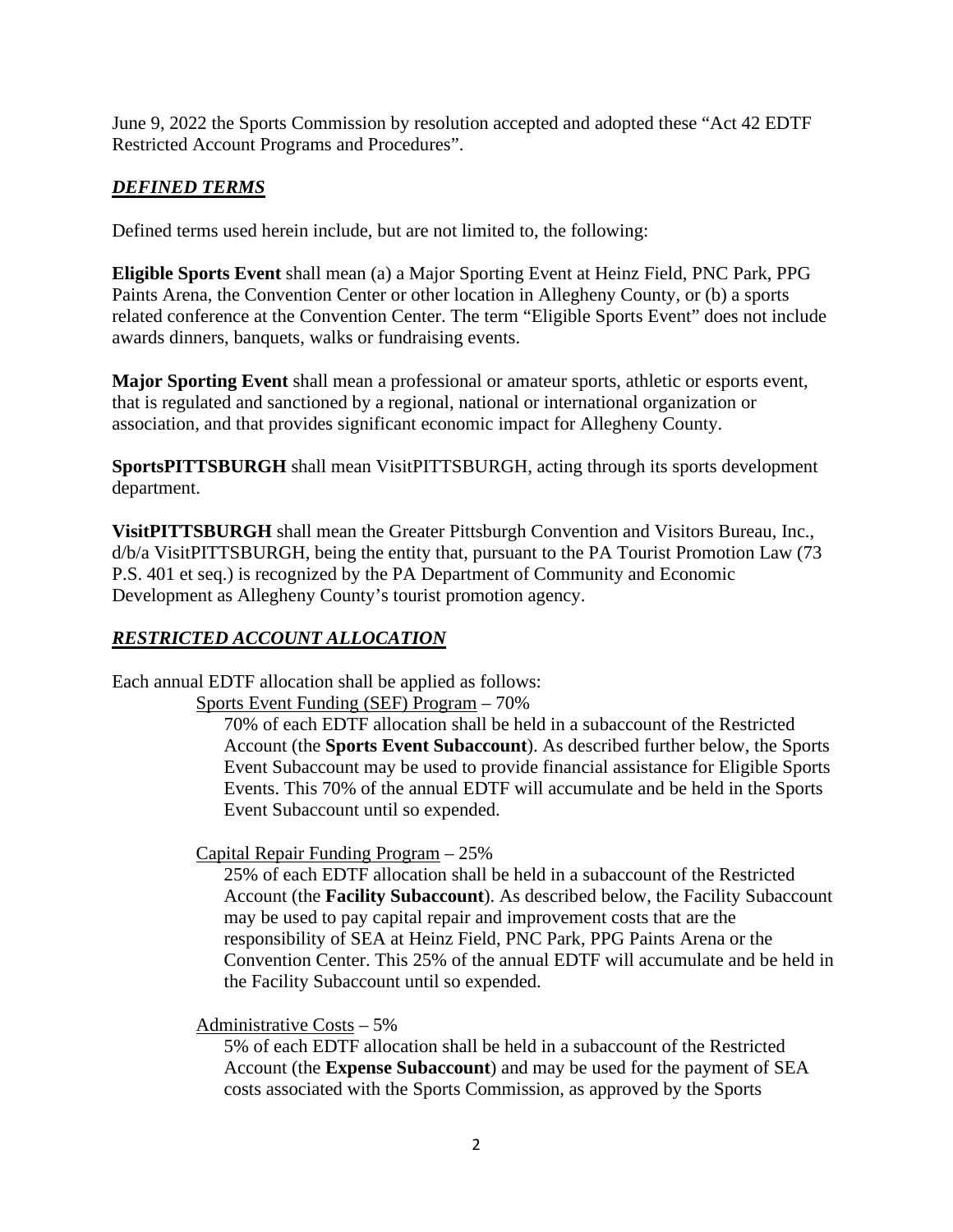Commission. Each year, as part of the SEA budgeting process, the Sports Commission shall approve the budgeted uses of the Expense Subaccount. Once the SEA Board has adopted the operating budget, including the approved uses, the budgeted funds shall be transferred from the Expense Subaccount to the SEA operating account and used for the budgeted purposes. Any unused funds at the end of the year shall be returned to the Expense Subaccount.

Annually, by January 31 of each year, the SEA shall provide the Sports Commission with an annual report of the activity of the Restricted Account and each of the Sports Event Subaccount, Facility Subaccount, and the Expense Subaccount, including but not limited to, receipts and revenues, expenditures and outstanding obligations and authorizations. The annual report shall be reviewed at a Sports Commission meeting held in the first quarter of the year. Annually, by May 1 of each year, the SEA shall provide the Sports Commission with a statement and/or certification provided by an independent certified public accounting firm that the Restricted Account and the Sports Event Subaccount, the Facility Subaccount and the Expense Subaccount were each used in accordance with the Resolution and these Act 42 EDTF Restricted Account Programs and Procedures. Annually, by August 31 of each year, the SEA shall provide the Sports Commission with a copy of the report that is submitted to the Governor's Office of the Budget in accordance with PA General Assembly Act 1 of 2010.

References to accounts and subaccounts refer to allocations and tracking on the books of the SEA. Any interest earned in an account or subaccount remains in that account or subaccount to be used as if an original deposit.

#### *SPORTS EVENT FUNDING (SEF) PROGRAM*

As determined through an application process, the Sports Event Subaccount may be used to provide grants and loans to support Eligible Sports Events.

The application form, relevant application information and application deadlines will be posted on the SEA web site. Applications will be accepted twice a year (by January 15 and by July 15).

#### **Applicants.** Eligible applicants are:

- (a) SportsPITTSBURGH, as the entity overseeing the local support for the event, or
- (b) the legally existing entity or organization that would contract for the holding of the event (must have been in existence for at least two (2) years).

**Financial assistance.** The financial assistance may be provided as a grant or a loan, for eligible expenses, in an amount not in excess of \$75,000, for events to occur within two (2) years of the date of application. Disbursements will be made on a reimbursement basis only, after the event has occurred and the final report made and accepted.

*Eligible expenses* include, but are not limited to, payments to vendors, advertising, marketing, venue rental or expense, equipment rental, promotional materials, production costs, and fees and costs for officiants*.*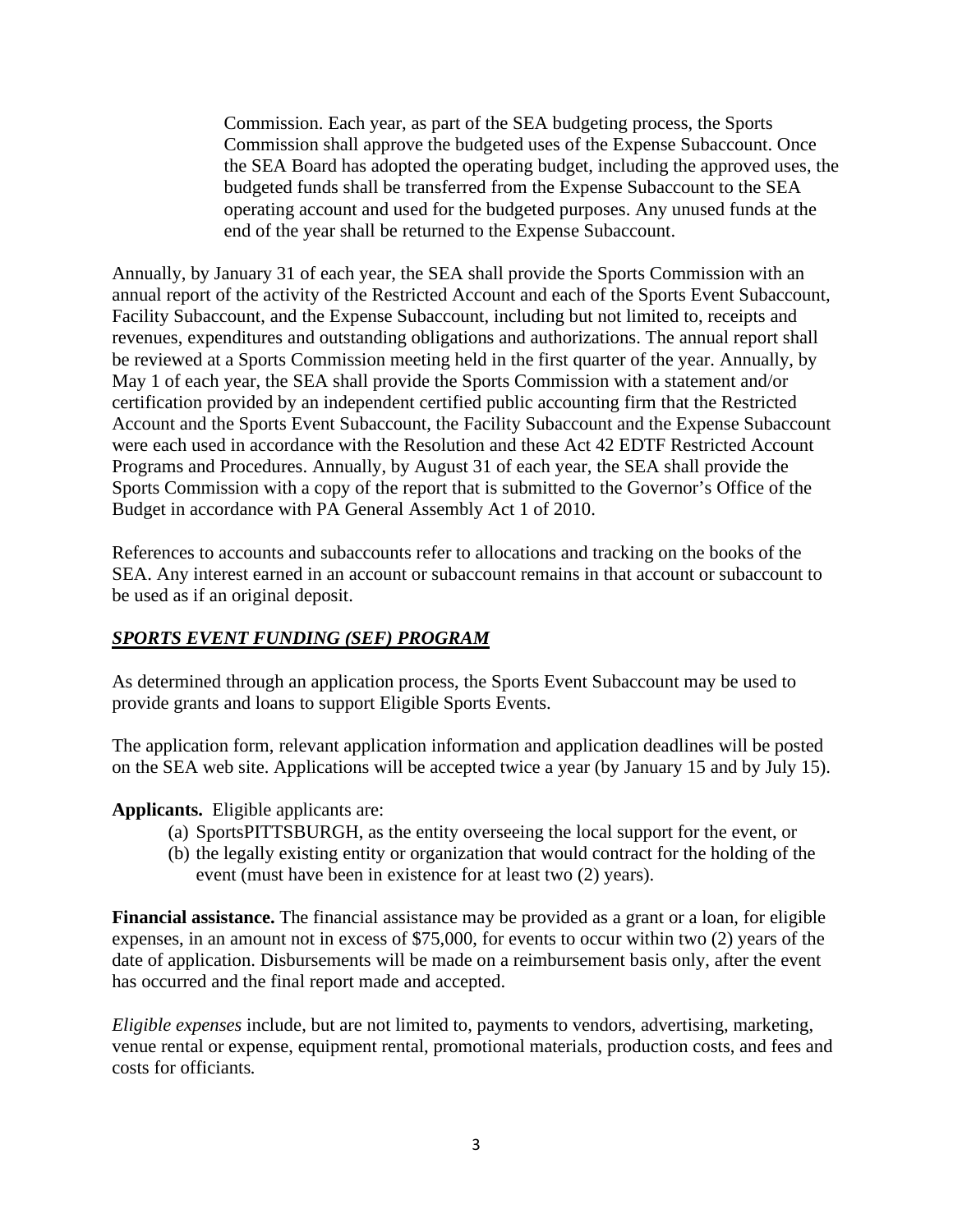*Ineligible expenses* include, but are not limited to, travel costs, solicitation efforts, lobbying fees, meals or dining other than on the dates of the event as described in the application, items that are purchased for resale, prizes given to participants, alcoholic beverages, salaries, overhead.

**Basic application requirements.** An application must provide the following basic information:

- (a) Applicant/ event holder's name, mailing address, e-mail address, telephone number, contact person, and federal employer identification number,
- (b) A detailed description of the event, including plan for promotion,
- (c) Whether it is a new event or a repeat event. Is it an annual event?
- (d) The date the proposed event will be held,
- (e) The location where the event will be held,
- (f) The event budget, including the amount and source of all funds, and the specific costs to be covered with Sports Event Subaccount funds,
- (g) Detailed information and projections sufficient to enable the Sports Commission and SEA to accurately assess the economic impact of the event, such as the estimated numbers of participants, event staff, and spectators/ attendees, expected total Allegheny County hotel room nights, other local spending, and state and local taxes to be generated. If the applicant/event holder has previously held substantially similar events, the same information with respect to such prior events. Attendance and other participant information shall be broken down by location (e.g., local, day trip and overnight stay),
- (h) Estimated quality and quantity of advertising, media and promotional coverage the event will provide,
- (i) Demonstrated local support for the event,
- (j) If the event has previously been held in Allegheny County, provide a history,
- (k) Evidence of experience and financial stability of the entity holding the event, and
- (l) Such other items included in the application form or requested by the Sports Commission or the SEA.

The following items could preclude eligibility:

- (a) The event holder's status on delinquencies or defaults on federal, state or local taxes, pending litigation or delinquencies or defaults on any publicly or privately financed loan,
- (b) A felony conviction or other serious crime on behalf of any director or principal in a corporation, or partner in a partnership, or
- (c) Conflict of interest or other ethical issues.

**Submission, review and recommendation of applications.** Upon receipt, the SEA shall forward applications to the Sports Commission for review and evaluation. The Sports Commission will determine whether or not to recommend an application for funding by the SEA. In making a recommendation to the SEA Board, the Sports Commission may include terms or conditions of the recommendation. The SEA Board will consider for funding only those applications that have been recommended by the Sports Commission. The SEA Board will consider funding only to the extent of unallocated funds on hand in the Sports Event Subaccount.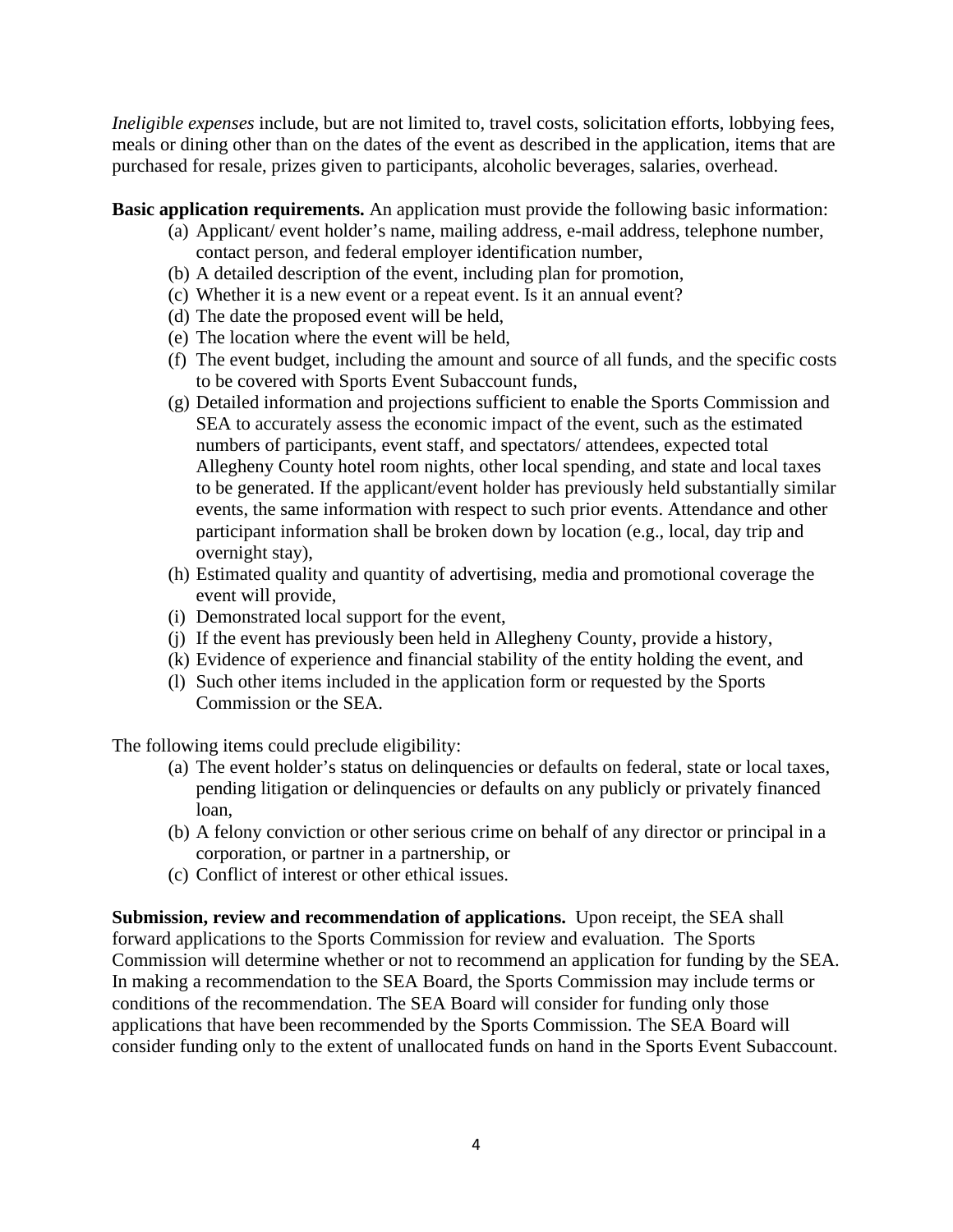The review process includes financial, business and public impact evaluations. Applications will be reviewed for eligibility and evaluated on a number of criteria including, but not limited to:

- (a) Economic impact
	- o Impact of the event on the Allegheny County, regional and state economies, with Allegheny County economic impact being favored,
	- o Potential to attract visitors from outside Allegheny County and out-of-state visitors,
	- o Whether the event will provide high-value exposure to the region,
- (b) Funding need, leveraged funds ratio
	- o Level of private sector investment leveraged,
	- o The financial need of the event,
- (c) Strategic importance
	- o Whether the event will assist the region in maintaining or growing its competitive position/ reputation in the sports event market,
	- o Whether the event would occur in a hard to fill period in the tourism calendar for the region,
	- o Whether an event will utilize the Convention Center (increased public benefit is attributed to events that utilize the Convention Center),
	- o Whether it is a new event, a new event to the region, or a larger event than previously held,
- (d) Event quality, likelihood of success
	- o Quality of the event,
	- o Event readiness,
	- o Experience and expertise of responsible individuals/parties, and other factors supporting the likelihood of success,
- (e) Diversity, accessibility and sustainability
	- o Diversity, inclusion, equity, accessibility and environmental sustainability initiatives of the event/ event holder,
	- o Does the event have an accessibility coordinator and a plan to make the event accessible to people with disabilities?
	- o Does the event have a minority/ women business enterprises and workforce diversity plan?
	- o Does the event have an environmental sustainability plan?

Economic impact may be calculated as total estimated attendance, multiplied by daily attendee spending, multiplied by average length of Allegheny County hotel stay. If an applicant wishes that an alternative formula for calculating economic impact be considered, the applicant shall supply a credible source for using such alternative formula. The Sports Commission and SEA may consider estimates of economic impact provided by SportsPITTSBURGH and/or other sources.

In the course of the review, additional information and/or changes from the provisions provided in the submitted application may be requested, and such additional information or changes, if provided, shall become part of the application.